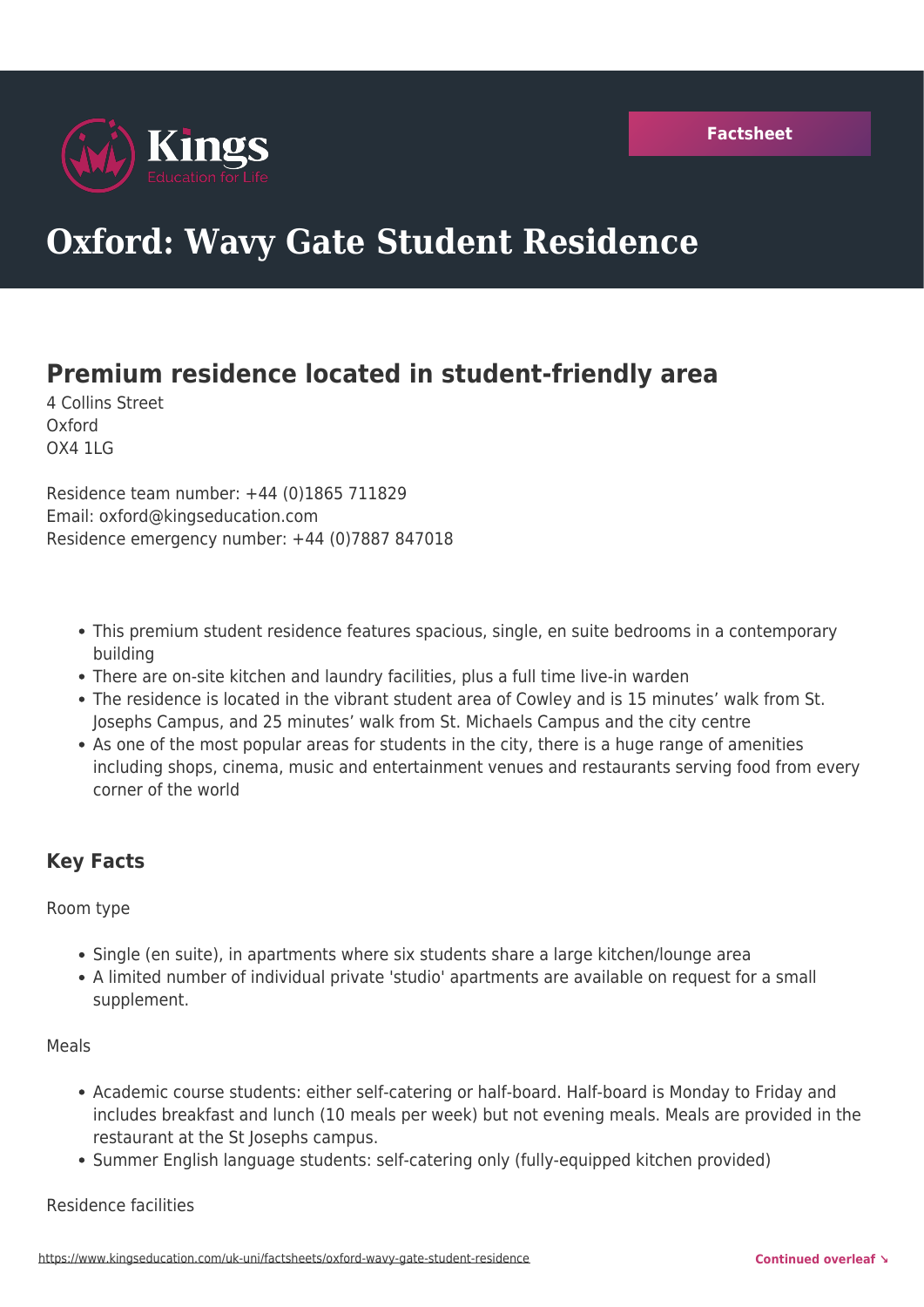- WiFi (included in price)
- Student common room with TV and games
- Fully-equipped communal kitchen per flat, with fridge/freezer, appliances, crockery and utensils
- Laundry: self-service facilities on site, charged at £2.80 per wash or £1 per dry
- Cleaning: bedrooms cleaned weekly, communal areas cleaned twice per week
- Heating included in price
- Landscaped gardens
- Live-in warden and on-site security

Room facilities

- WiFi (included in price)
- Duvet, bedsheets and pillow provided (changed weekly)
- En suite shower room (towels provided, changed weekly)
- Toilet paper provided
- Desk and lamp
- Wardrobe
- Secure safe per bedroom

#### Within walking distance

- Supermarkets: 1 minute
- Cafes/restaurants: 2 minutes
- Shops: 2 minutes
- Gym/sports centre: 10 minutes
- Bars/clubs: 5 minutes
- Bank: 10 minutes
- Other: 3 minutes' walk to cinema; 2 minutes' walk to live music venues

#### Journey to school

- 25-minute walk (St Michaels campus)
- 15-minute walk (St Josephs campus)

#### Journey to city centre

25 minutes (on foot)

#### Age range

 $• 16+$ 

#### Curfew

22:30 for 16 – 17 year olds

## Availability

- Year-round: academic course students only
- Summer: all students, including those on English language courses, 14 June 30 August 2020